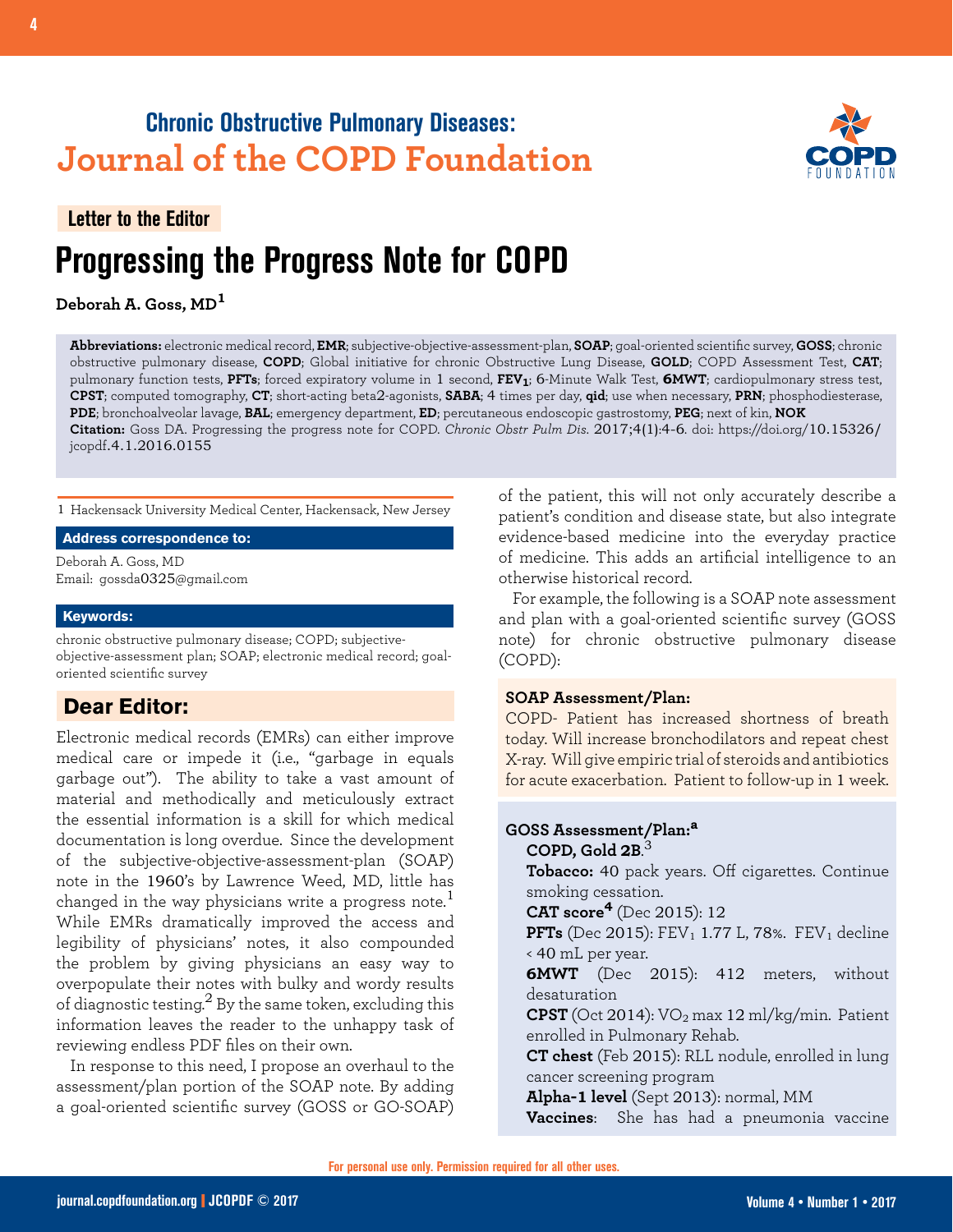(2013) and will need booster age 70. She has had a pertussis (2012) and influenza vaccine.

**Failed**: Inhaled steroids- paradoxical bronchospasm **Treatment**: Now with acute exacerbation, will give antibiotics and oral steroids. Increase SABA to qid and prn. Will consider a trial of PDE inhibitors as patient has had repeat exacerbations this year. Will be due to follow-up PFTs in Dec 2016.

### **Exacerbations**:

Oct 2012 Hospitalized with antibiotics and steroids Jan 2015 BAL with staphylococcus, treated with antibiotics

Mar 2015 ED treated with antibiotics and steroids **Advanced directives**: Full Code, agrees to trach/ PEG if needed. NOK is Husband with cell phone 999-999-9999;

GOLD=Global initiative for chronic Obstructive Lung Disease; CAT=COPD Assessment Test;  $PFTs=$ pulmonary function tests;  $FEV_1=$ forced expiratory volume in 1 second; 6MWTs=6-Minute Walk Test; CPST=cardiopulmonary stress test; CT=computed tomography; SABA=short-acting beta2-agonists; qid=4 times per day; prn=use when necessary; PDE=phosphodiesterase; BAL=bronchoalveolar lavage; ED=emergency department; PEG=percutaneous endoscopic gastrostomy; NOK=next of kin a please note: patent pending

In this note, the patient has met the *goal* for smoking cessation, but may not be at goal for the number of exacerbations per year. The *objective* evaluation is using the pulmonary function testing and Global initiative for chronic Obstructive Lung Disease (GOLD) classification to decide on medications and the enrollment into pulmonary rehabilitation. The *subjective survey* is the inclusion of the CAT score and/ or other validated surveys to quantify patient symptoms instead of self-reporting. In conclusion, while this form of documentation in the assessment/plan note section may initially seem cumbersome, it can greatly reduce the need to rummage through a large stack of electronic and paper records. Overall, this will reduce the time needed to evaluate and manage each patient. It serves to allow for quick comparison to prior visits, reminders for necessary screenings and follow-up evaluations, keeping track of the past successes and failures in management, as well as allowing for new avenues which have not yet been explored. However, the beauty is in the eye of the beholder. Physicians must decide for themselves what they feel would best belong in their own note. This is just a simple proposal to show a glimpse of the possibilities for a more interesting and useful medical record.

### **Acknowledgements**

Special thanks to Barbara Reich, our outstanding medical librarian, for assistance with this manuscript and numerous literature searches to better the care of our more interesting and challenging patients.